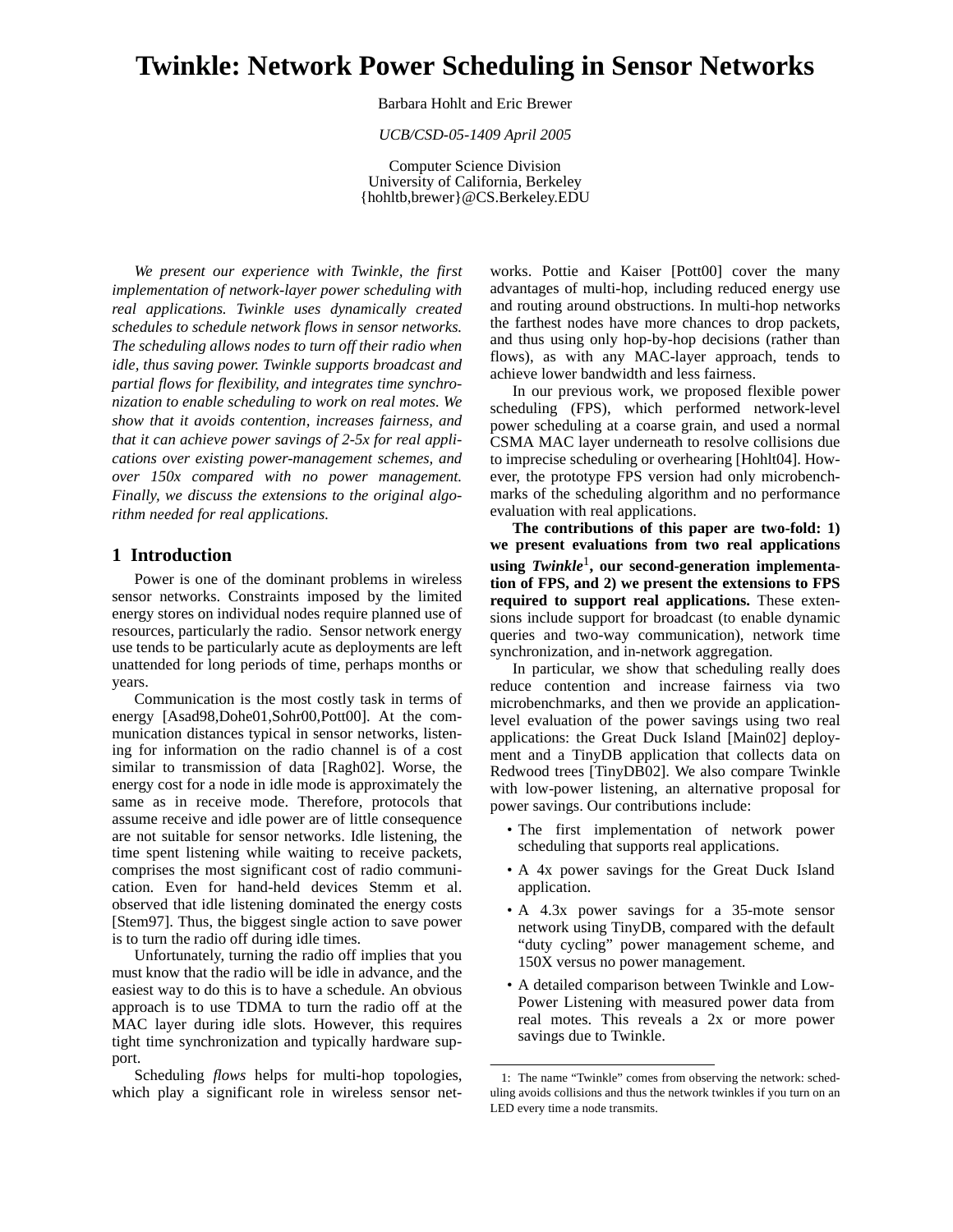[Section 2](#page-1-0) presents an overview of the basic approach and the changes we made to make this approach realistic. [Section 3](#page-1-1) verifies the reduction in contention and improved fairness due to scheduling, and Sections 4 and 5 present evaluations using two real applications. Finally, [Section 6](#page-9-0) discussions some of the implementation details, [Section 7](#page-10-0) covers related work, we conclude in [Section 8](#page-11-0).

# <span id="page-1-0"></span>**2 Twinkle Overview**

Flexible power scheduling (FPS) [Hohlt04] introduced the approach of scheduling the network for power savings in sensor networks. The FPS protocol proposes a two-level architecture that combines coarse-grain scheduling at the network layer to plan radio on-off times, and simple CSMA to handle channel access at the MAC-layer. We outline the basic approach here and discuss the extensions we have added to further support real application requirements.

Power scheduling is primarily useful for low-bandwidth long-lived applications. The FPS scheme exploits the structure of a tree to build the schedule, which makes it useful primarily for data collection applications, rather than those with any-to-any communication patterns. We have added broadcast capability so that we can use the tree in both directions. Most existing applications fit this model, including equipment tracking, building-wide energy monitoring, habitat monitoring [Szew04, TASK05], conference-room reservations [Conn01], art museum monitoring [Sensicast], and automatic lawn sprinklers [DigSun].

The basic approach is to use a schedule that tells every node when to listen and when to transmit. As the bandwidth needs are low, most nodes are idle most of the time, and the radio can be turned off during these periods. Scheduling has two major requirements: the algorithm must be adaptive and decentralized.

The primary contribution of FPS was a distributed protocol for determining a schedule. The scheduling is *receiver initiated*. In particular, the schedule spreads from the root of the tree down to the leaves based on the required bandwidth: parents advertise available slots and children that need more bandwidth request a slot. Applied recursively, this allows bandwidth allocation for all of the nodes in the network. Although this schedule ensures that parents and their children are contention free, there may still be contention due to other nodes in the network or poor time synchronization; however, this contention is rare and can be handled by a normal CSMA MAC layer.

In FPS, reservations correspond to a unit flow from source-node to root, and thus the schedule is really a schedule of flows. Scheduling flows reduces contention and increases fairness (which we will show), and form one reason why higher-level scheduling has more value than traditional TDMA.

To allow adaptive schedules, advertising continues after the initial schedule is built. If new nodes arrive, or bandwidth demands change, children can request more bandwidth or release some.

Twinkle is our second-generation implementation of FPS with extensions added for application support. The basic radio power scheduling remains the same as the original FPS protocol. These four major extensions are:

- **Partial Flows**: FPS only supports the reservation of entire flows from the network to the base station. Twinkle introduces partial flows. A partial flow is one that terminates at a node other than the root. For example, Twinkle's partial flows can be used to enable in-network aggregation, in which the flow terminates at the node that does the aggregation.
- **Broadcast:** FPS does not support broadcast, which is a huge practical problem for systems like TinyDB that need to broadcast queries or parameters to control data collection. Broadcast uses partial flows in the reverse direction: each node reserves a partial flow with its parent that it will use as a broadcast channel for its children. At the time the reservation is made the node learns of its parent's broadcast channel.
- **Time Sync**: FPS itself only requires coarse slot alignment to synchronize time slots. However, time synchronization is vital to sensor networks in general because it is needed to correlate sensor readings and debugging information after data has been extracted from the network. Tracking algorithms and location-based algorithms require time synchronization as well. This was not addressed by FPS and we present an efficient solution based on work from Vanderbilt [Maro04].
- **Latency Optimizations:** The standard scheduling model of FPS has each flow reserving one slot per cycle for a given child-parent link. This can lead to high latency, since a flow makes only one hop of progress per cycle. Twinkle makes two important optimizations to reduce latency.
	- 1. We order slots within a cycle so that the parentgrandparent slot occurs after the child-parent slot. This allows multiple hops per cycle.
	- 2. We allow *fractional* reservation of slots, which enables one transmission every *k* cycles. This allows shorter cycle times without requiring more power, since a fractional slot reservation requires *k* times less power. Thus we can reduce latency by shortening the cycle time without increasing the required power.

We cover each of these contributions in more detail in [Section 6,](#page-9-0) after we evaluate Twinkle via a microbenchmark and two applications.

# <span id="page-1-1"></span>**3 Microbenchmarks**

In this section we present two microbenchmarks conducted on mica motes; one on contention and one on fairness. [Figure 1](#page-2-0) shows 11 motes arranged in a 3 hop topology. For each experiment, 6 leaf nodes send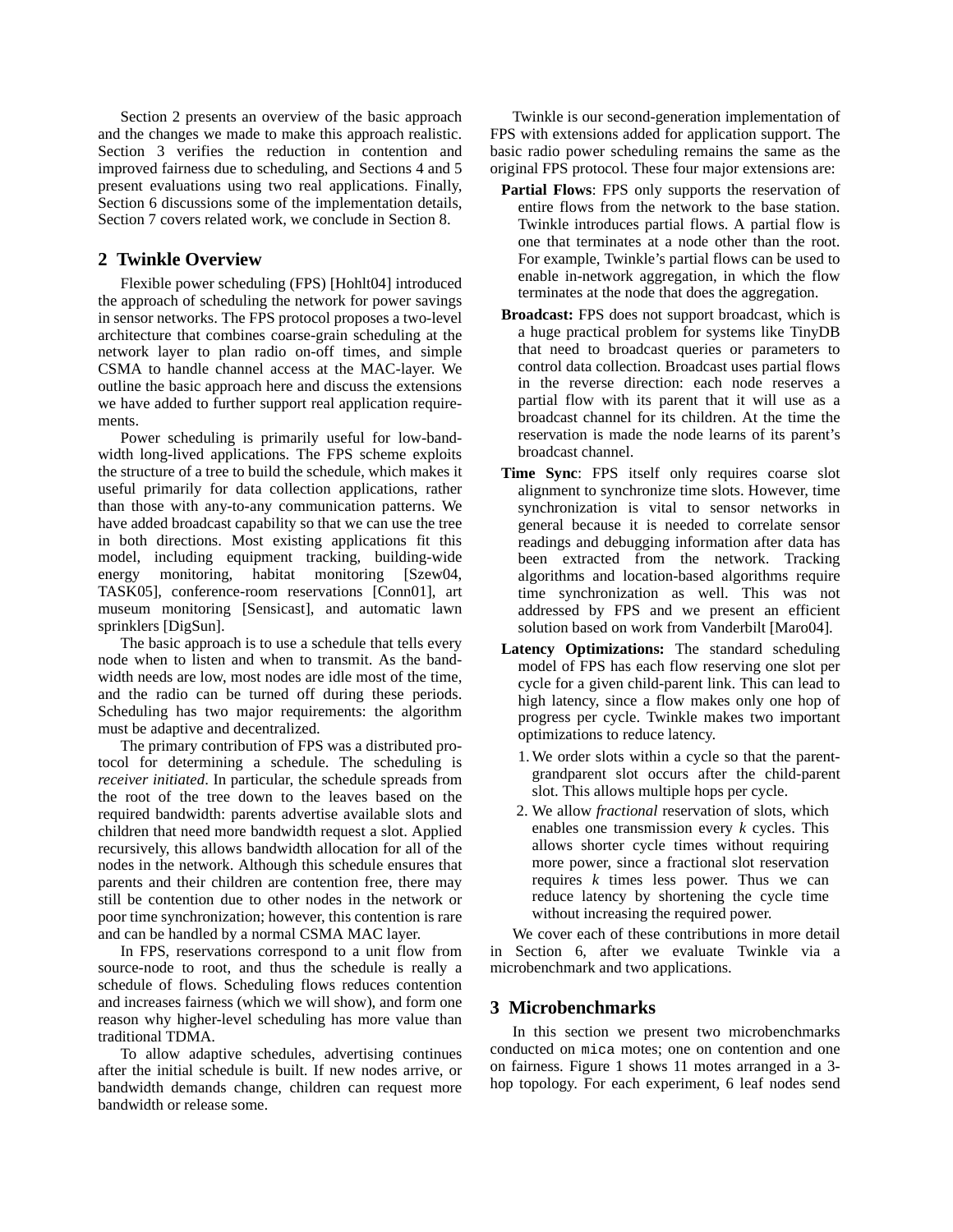

<span id="page-2-0"></span>100 messages at a rate of one message every 3.2 seconds. Each experiment is repeated 11 times.

#### <span id="page-2-3"></span>**3.1 Contention**

An important part of network-layer scheduling is that it should reduce the contention seen at the MAC layer. There will still be some due to hidden terminals and imperfect time synchronization, but it should be greatly reduced.





<span id="page-2-1"></span>Figure 2: CDF of the number of backoffs due to contention with a normal "naive" application, and the same traffic using Twinkle. (Both use the same CSMA Mac.)

[Figure 2](#page-2-1) represents the the impact of 6 leaf nodes in a tree sending traffic to the root accross 3 hops. We compare one set of experiments that uses scheduled communication, Twinkle, with a second set that uses unscheduled communication, naive store-and-forward. The "naive" application simply sends that data at a fixed rate with no coordination beyond the MAC layer. The "Twinkle" version uses Twinkle to schedule the communication, but transmits at the same rate and the same amount of traffic, and uses the same underlying MAC layer. By counting backoffs as they occur and logging this data at the base station we can compute the CDF for backoffs for the whole network.

As shown, there is almost no contention with Twinkle, and extensive contention with the naive approach. This contention is due primarily to the interference



<span id="page-2-2"></span>between grandparents and children, and also to correlations in traffic due to the periodicity.

#### **3.2 Fairness and Throughput**

Wireless links are inherently lossy and multi-hop wireless networks additionally suffer from end-to-end packet loss. *Yield*, the percentage of packets received at the destination out of those sent from the source, is often used to measure packet loss in multi-hop networks. Link-layer retransmission, adaptive rate control, and channel–switching are popular techniques for countering loss in wireless sensor networks*.* These methods operate at the link layer, and although effective, cannot detect or break end-to-end traffic correlations. A major source of contention is due to traffic flows interfering with themselves and with *other* traffic flows. We use yield as both a measure of throughput and end-to-end fairness among traffic flows. For all our experiments we use the standard TinyOS CSMA MAC with no retransmission, no rate control, and no channel switching, so that we may observe the actual effect Twinkle has on end-to-end fairness and throughput.

[Figure 3](#page-2-2) shows the percentage of messages received at the base station for Twinkle and Naive from a microbenchmark using the same setup as [Section 3.1](#page-2-3). The X-axis is the sending mote id and the Y-axis is the percentage of packets received at the base station, or yield. Note that in the Naive tests, mote 3 is only two hops from the base station (due to a hardware failure). This accounts for the higher yield and illustrates the difference in packet loss between 3 and 2 hops. The overall throughput is 96% for Twinkle versus only 25% for Naive (despite its advantage on mote 3)

| Approach | Average | <b>STDDEV</b> | Max/Min |
|----------|---------|---------------|---------|
| Twinkle  | 96.4    | 1.13          | 1.03    |
| Naive    | 24.7    | $6.19*$       | $2.4*$  |

<span id="page-2-4"></span>**Table 1: Throughput and Fairness** \* excludes mote 3 (see text)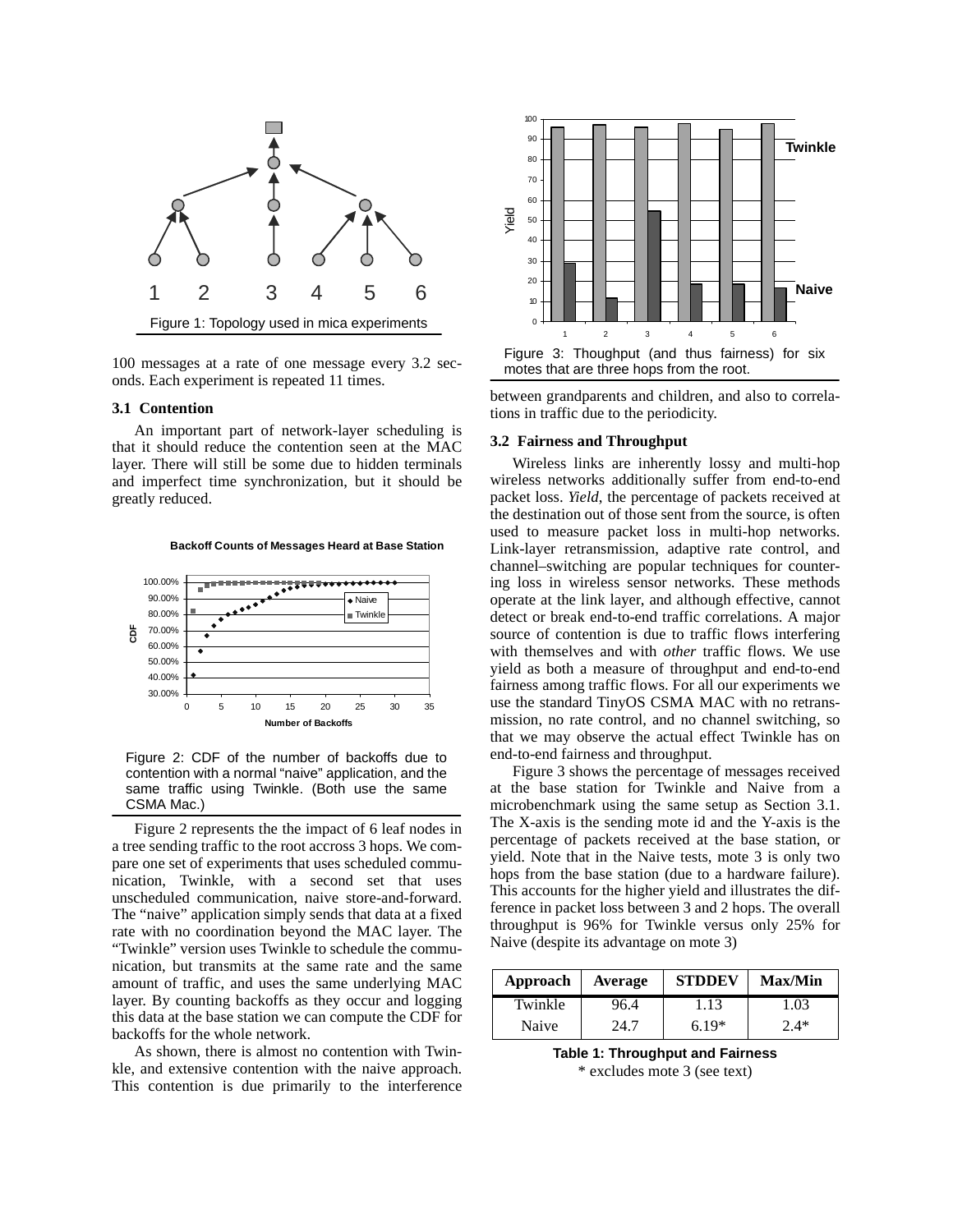To compare flows for fairness, we do not include mote 3 for Naive, since it only included two hops. One measure of fairness is just the standard deviation of the throughput across the flows, which is  $+/- 1.13\%$  for Twinkle and  $+/-$ 6.2% for Naive. Thus, Twinkle has significantly less variation despite higher throughput. Second, we compute the ratio of the max and min throughputs; if the approach is fair this ratio should be small. For Twinkle, the ratio is only 1.03, versus about 2.5 for Naive ([Table 1](#page-2-4)). We conclude that communication scheduling does indeed increase throughput and end-to-end fairness.

Finally, note that although we did not use link-layer retransmission or channel switching, we still achieved excellent end-to-end throughput. These techniques are largely complementary to Twinkle and can be used with Twinkle.

# **4 Application: Great Duck Island**

Our first target application, GDI [Main02,Szew04], is a habitat monitoring application deployed on Great Duck Island, Maine. GDI is a sense-to-gateway application that sends periodic readings to a remote base station, which then logs the data to an Internet-accessible database. The architecture is tiered, consisting of two sensor patches, a transit network, and a remote base station. The transit network consists of three gateways and connects the two sensor patches to the remote base station. There are two classes of mica2dot hardware: the *burrow* mote and the *weather* mote. The burrow motes monitor the occupancy of birds in their underground burrows and the weather motes monitor the climate above the ground surface. In this section, we will draw on information about the *weather* motes provided by the study of the Great Duck Island deployment [Szew04].

Of the two weather mote sensor patches, one is a singlehop network and the other is a multihop network. The singlehop patch is deployed in an ellipse of length 57 meters and has 21 weather motes. Data is sampled and sent every 5 minutes. The multihop network is deployed in a 221 x 71 meter area and has 36 weather motes. Data is sampled and sent every 20 minutes.

In this section we compare the end-to-end packet reception, or *yield*, and power consumption of Twinkle/ FPS with the low-power listening technique [Hill02] used at Great Duck Island. Both schemes will be running the GDI application on a 30 node laboratory testbed. We will additionally investigate the phenomena of *overhearing* in the low-power listening case.

#### **4.1 GDI with Low-Power Listening**

The GDI application uses low-power listening to reduce radio power consumption. In low-power listening, the radio periodically samples the wireless channel for incoming packets. If there is nothing to receive at each sample, the radio powers off, otherwise it wakes up from low-power listening mode to receive the incoming packet. Messages include very long preambles, so they are at least as long as the radio channel sampling interval. The advan-

tages of low-power listening are that it reduces the cost of idle listening, integrates easily, and is complementary with other protocols. It is characterized by high end-toend packet reception, or *yield*. This is due to the long packet preamble acting as an in-band busy-tone.

Density and multihop also impact power consumption. The GDI study [Szew04] reports a much higher power consumption in the multihop patch than the single hop patch which resulted in a shortened network lifetime — 63 of the 90 expected days — for the multihop patch. Two causes are attributed. First, messages have a higher transmission and reception cost due to their long preambles. Second, nodes wake up from lowpower listening mode not only to receive their own packets, but anytime a packet is heard, regardless of the destination. *Overhearing* is the main contributor to the higher power consumption in the multihop patch.

We also observe that although low-power listening reduces the *cost* of idle listening it does not reduce the *amount* of idle listening, so that at very low data-sampling intervals its advantage declines because the radio must continue to turn on to check for incoming packets although there are none to receive. For very low data rates, we will show that scheduling such as Twinkle becomes more attractive because the radio (and potentially other subsystems) can be deterministically powered down until it is time to be used.

Lastly, we consulted with the principle architect of GDI [Szewczyk] in the analysis, correctness, and verification of our methodology.

#### **4.2 GDI with Twinkle**

We implemented a version of GDI in TinyOS [TinyOS00] that uses Twinkle for its radio power management. This was a rather straight forward integration that consisted of wiring the GDI application component to the Twinkle component and disabling low-power listening. The Vanderbilt TimeSync, SysTime, and SysAlarm [Maro04] components are used for time synchronization and timers. At the time of this work, TimeSync only supported the use of SysTime, which uses the CPU clock. The implication being, that for these experiments, GDI was not able to power manage the CPU. In all of our data presented here, we subtracted the draw of the CPU as if we had used a low-power Timer implementation. A version of TimeSync using the external crystal will become available shortly.

#### **4.3 GDI Experiments**

We conducted a total of 12 experiments on two versions of the GDI application. GDI-lpl uses low-power listening for radio power management and GDI-Twinkle uses Twinkle for radio power management The experiments were run on a 30-node in-lab multihop sensor network of mica2dot motes.

Twinkle supports data-gathering type applications like GDI where the majority of traffic is assumed to be low-rate, periodic, and traveling toward a base station. We ran a simple routing tree algorithm provided by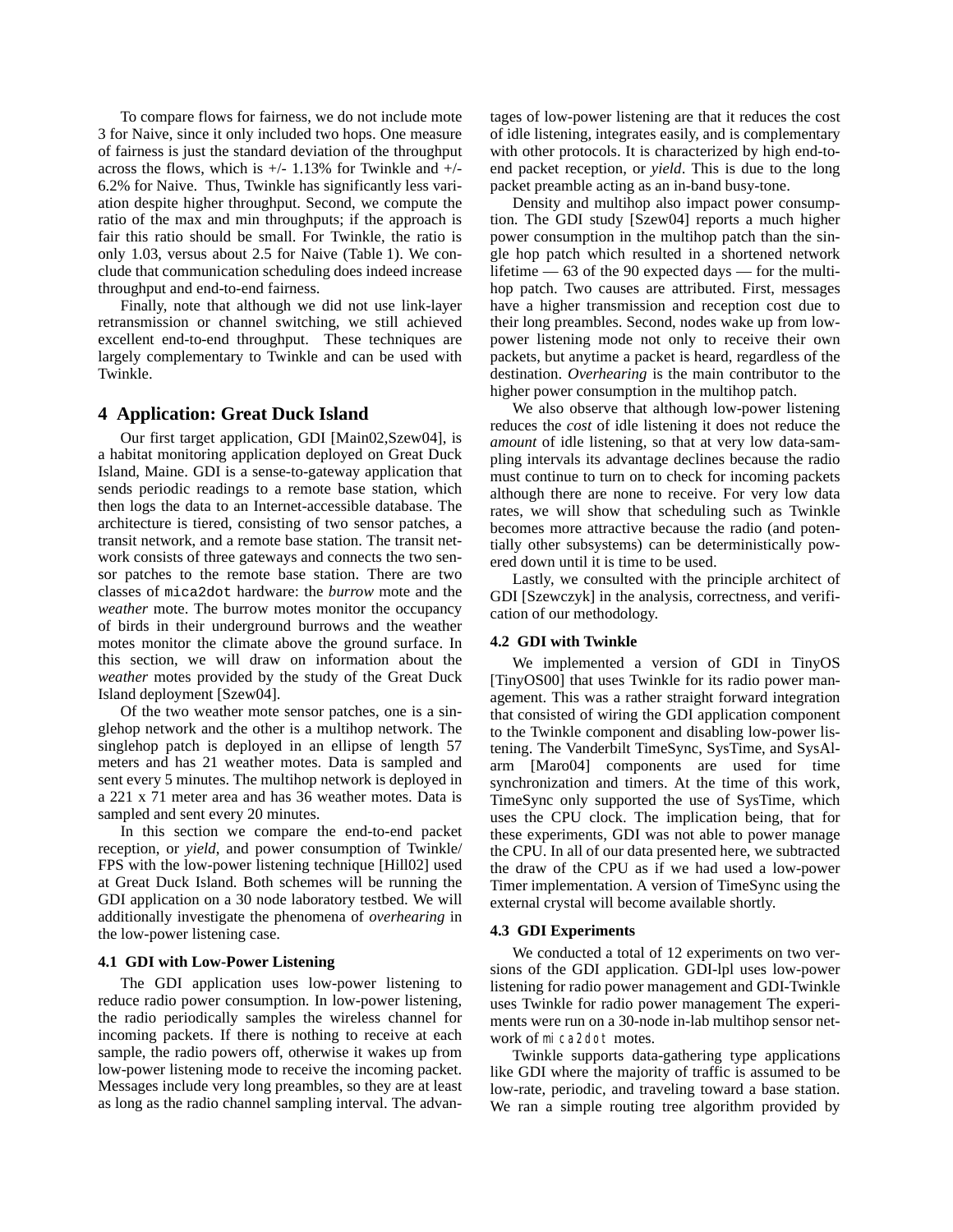Twinkle based on grid locations to obtain a realistic multihop tree topology and then used the same tree topology for the 12 experiments. As is done in the Great Duck Island deployment, no retransmissions are used in these experiments.

In each experiment we varied the data sample rate: 30 seconds, 1 minute, 5 minute, and 20 minutes. For experiments with 30 second and 1 minute sample rates, 100 messages per node were transmitted. For experiments with 5 minute and 20 minute sample rates, 48 and 12 messages were transmitted per node respectively. In the GDI-lpl experiments we varied the channel sampling interval: 485 ms and 100 ms. All experiments collected node id, sequence number, routing tree parent, routing tree depth, node temperature, and node voltage. The GDI-Twinkle experiments additionally collected the number of children, number of reserved slots, current transmission slot, current cycle, and number of radio-on slots per sample period.

#### **4.4 Measuring Power Consumption**

During the experiments we measured the actual current of two nodes located in two separate places of interest in the network. One node, we call the *inner node*, is located one hop from the base station and has a heavy amount of route-through traffic that is similar to its routing one-hop siblings. This should give us an estimate of the maximum lifetime of the network. The other node is a *leaf node* that is one-hop from the base station as well. As it does not route-through any traffic, we should be able to see the effect of overhearing on power consumption at a node in a busy part of the network. If the measured current of the *inner node* and *leaf node* are similar in their active cycles, then we know the inner node is experiencing overhearing since all other factors remain the same.

At the lower sample rates, it is not feasible to take a measurement over the entire sample period, so we designed our experiments so that we could take some measurements and extrapolate others. For GDI-Twinkle, we define a cycle to be 30 seconds. Thus, a full sample periods for the 30-second, 1-minute, 5-minute, and 20 minute sample rates are 1, 2, 10, and 40 cycles respectively. We schedule all data traffic during one cycle of each sample period called the *active cycle*. The unscheduled cycles are called *passive cycles*. Both active and passive cycles include protocol traffic (i.e. sending advertisements and listening for requests). We then measure the current at the two motes capturing data from both active and passive cycles during the 1 minute sample rate experiment. Then we take a running windowed average over a full 1-minute period, which gives us the power draw for both an active and passive cycle. [Table 2](#page-4-0) presents these direct power measurements.

For GDI-lpl we follow a similar method. We measure current at the two motes capturing data from both active and passive periods during the 1-minute sample period experiment. To represent an active period, we take a running average over the full 1-minute period.

This also captures all the overhearing that occurs at the mote during a full period of any given sample rate. To represent a passive period, we took the longest chain of data from the measurements in which only idle channel sampling occurred. From this information we calculate the power consumption for the 5-minute and 20-minute sample rate experiments. The 30-second sample rate was measured separately (not calculated) and is shown in [Table 2.](#page-4-0)

#### **4.5 Evaluation**

In this section we discuss the results of the data from all 12 experiments, and we also compare with the actual GDI deployment data.

#### **4.5.1 Power Comparison with Low-Power Listening**

Given the direct power measurements from Table 1, we can estimate the power consumption for the 5 minute and 20-minute sample rate experiments. For example, for Twinkle, we read off the following: an active cycle at the inner mote consumes 2.18 mW and a passive cycle consumes 0.33 mW. Given these numbers, for a 20-minute sampling rate we expect 1 active cycle and 39 passive cycles, for a weighted average of 0.38 mW. For the leaf mote, an active cycle consumes 0.69 mW and a passive cycle consumes 0.33 mW, giving a weighted average of 0.34 mW.

Similarly, to compute the GDI-lpl power consumption at a 20-minute sample rate we assume that for one minute the application consumes the energy of the active period and for the remaining 19 minutes the application consumes the energy of the passive period. Using the values from [Table 2,](#page-4-0) the inner mote during the 20-minute sample rate Lpl-100 experiment, would consume an average of 4.12 mW  $((8.2+19*3.9)/20 =$ 4.12mW).

[Figure 4](#page-5-0) shows all four sample periods: the 30-second and 1-minute rates are measured, and the 5-minute and 20-minute periods are estimated as above.

For Twinkle, the inner node consistently has a greater draw than the leaf node. In contrast, for LPL, the

| Power<br>Management | Period<br>(Sec) | Inner<br>(mW) | Leaf<br>(mW) |
|---------------------|-----------------|---------------|--------------|
| Twinkle active      | 30              | 2.18          | 0.69         |
| Twinkle passive     | 30              | 0.33          | 0.33         |
| Lpl-485 active      | 60              | 16.5          | 16.0         |
| Lpl-485 passive     | 60              | 0.99          | 0.99         |
| Lpl-100 active      | 60              | 8.20          | 7.60         |
| Lpl-100 passive     | 60              | 3.90          | 3.90         |

<span id="page-4-0"></span>**Table 2: Power Measurement (mW)**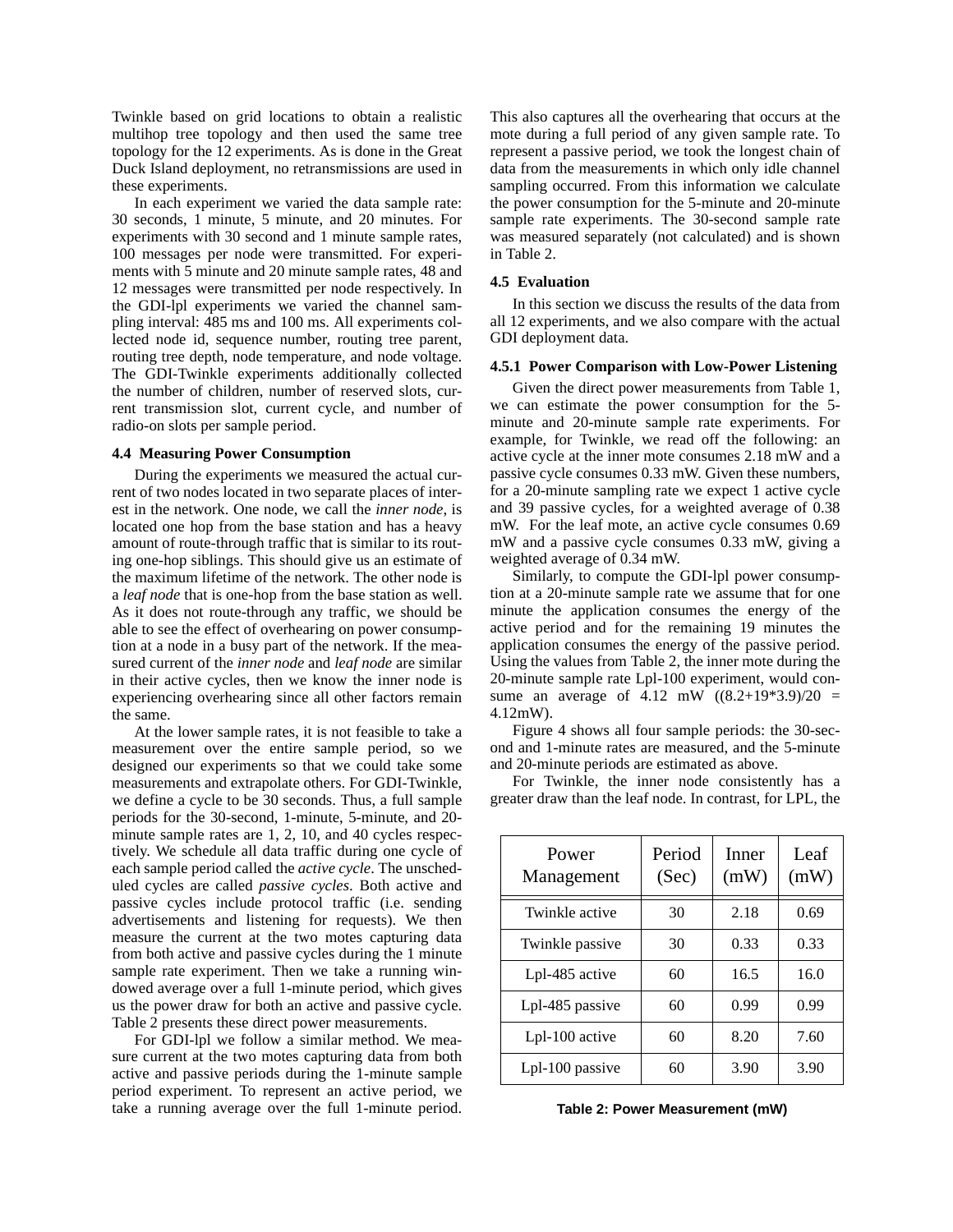inner and leaf nodes consistently have almost the same draw. This indicates that Twinkle's main power draw depends on the *routed traffic*, and in most of the cases LPL's main power draw depends on the *overheard* traffic. However, from [Table 2](#page-4-0) we see the passive power draw for LPL-100 is 3.9 mW, which forms an asymptote as the sample period increases. Overall, as the sample rate gets lower and the preambles get shorter, overhearing does not play as big role.

The next thing to notice is at the higher sample rates, LPL-485 has a higher power consumption than LPL-100, but at the lower sample rates, LPL-485 has a lower power consumption than LPL-100. This reveals a relationship within LPL where as the cost of transmitting increases with longer preambles, the cost of channel sampling decreases with longer sampling intervals.

Finally, we added a newer variation of LPL to the figure, called Pulse. Pulse was developed as part of BMAC [Pola04], and it optimizes the power consumption of LPL by listening for energy in the channel rather than a decoded preamble. This reduces the cost of listening substantially. We can compute the active and passive estimates for Pulse given our power traces and Table 2 from the BMAC paper, which provides the raw listening cost. Although Pulse does perform better than LPL, it is still 2x to 5x higher power consumption than Twinkle.

Across the board, Twinkle has better power consumption than LPL, with improvements that range from 2x (over Pulse for low rates) to 10x (in cases where the listening interval is poorly chosen).

#### **4.5.2 Yield and Fairness**

[Table 3](#page-5-1) shows the average yield (end-to-end packet reception) for all 12 experiments, and the ratio of the best and worst throughputs (Max/Min). This ratio indicates fairness: lower ratios are more fair.

At 30 seconds, the LPL-485 network is saturated due to the long preambles and this accounts for its low yield.



<span id="page-5-0"></span>Figure 4: Relative power consumption of Twinkle and LPL for four different sample periods. Pulse is a newer version of LPL discussed below.

| <b>Power</b><br>Scheme | Sample<br><b>Period</b> | Yield | Max/<br>Min |
|------------------------|-------------------------|-------|-------------|
| Twinkle                | 0.5                     | 0.80  | 2.11        |
| Twinkle                | 1                       | 0.90  | 1.74        |
| Twinkle                | 5                       | 0.84  | 1.92        |
| Twinkle                | 20                      | 0.83  | 2.4         |
| Lpl-485                | 0.5                     | 0.40  | 15.6        |
| Lpl-485                | $\mathbf{1}$            | 0.68  | 94.0        |
| Lpl-485                | 5                       | 0.72  | 11.8        |
| Lpl-485                | 20                      | 0.69  | 12.0        |
| $Lpl-100$              | 0.5                     | 0.85  | 3.45        |
| $Lpl-100$              | 1                       | 0.83  | 2.23        |
| $Lpl-100$              | 5                       | 0.78  | 2.76        |
| $Lpl-100$              | 20                      | 0.77  | 4.00        |

<span id="page-5-1"></span>

|  | <b>Table 3: Yield and Fairness Comparison</b> |  |
|--|-----------------------------------------------|--|
|--|-----------------------------------------------|--|

Overall, both Twinkle and LPL-100 are significantly better than LPL-485. Twinkle shows better fairness than LPL-100 and, other than the 30 second sample rate, Twinkle has higher yield than LPL-100.

#### **4.5.3 Understanding the GDI Field Study**

Viewing the data in comparison to the data provided by the GDI study [Szew04], we find the results in the laboratory are remarkably close to the results in the field.

The Great Duck Island deployment used a lowpower listening channel sampling interval of 485 ms, a data sample period of 20 minutes in the multihop patch, and a data sample period of 5 minutes in the singlehop patch.

[Table 4](#page-6-0) presents results taken from the GDI field study, labeled GDI-485, and includes data from four of our in-lab experiments, labeled LPL-485 and Twinkle. For each row, we report the sample period, average yield, inner and leaf power consumption, and the number of nodes in the experiment. *For GDI-485, the yield figure represents the average yield from the first day of deployment.*

A close comparison can be drawn between LPL-485 and GDI-485 at the 20 minute sample rate. LPL-485 has a power draw of ~1.76 mW while GDI-485 has a power draw of 1.6 mW. The GDI-485 figure is expected to be lower for two reasons: in the laboratory, the two measured nodes are from the busier section of the testbed,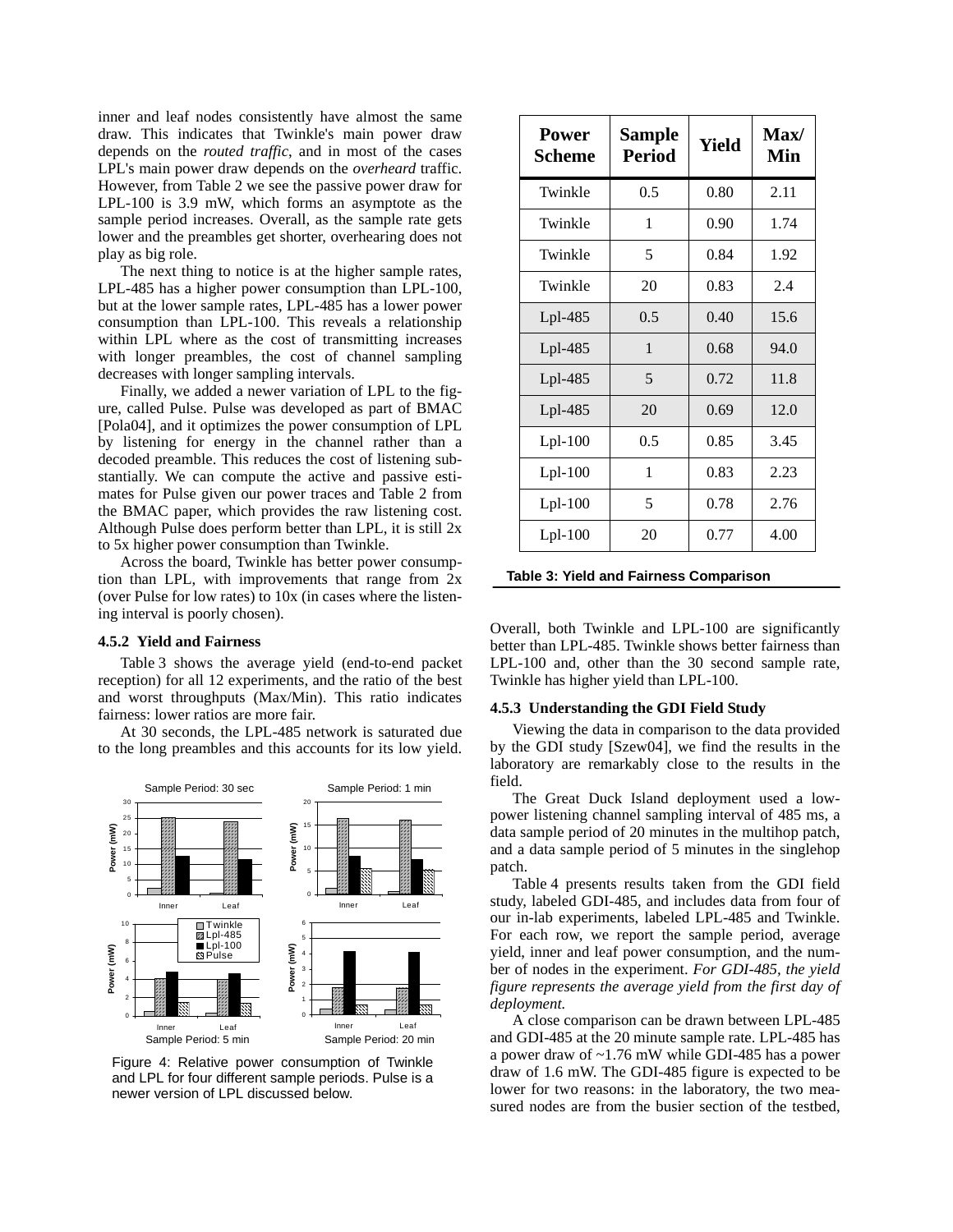| Power<br>Mgnt             | Sample<br><b>Period</b> | Yield | <b>Inner</b><br>(mW) | Leaf<br>(mW) | #  |
|---------------------------|-------------------------|-------|----------------------|--------------|----|
| GDI-485<br>(single)       | 5                       | 0.70  | n/a                  | 0.71         | 21 |
| <b>GDI-485</b><br>(multi) | 20                      | 0.70  | 1.60                 | n/a          | 36 |
| $Lpl-485$                 | 5                       | 0.72  | 4.09                 | 3.99         | 30 |
| $Lpl-485$                 | 20                      | 0.69  | 1.77                 | 1.74         | 30 |
| Twinkle                   | 5                       | 0.84  | 0.52                 | 0.36         | 30 |
| Twinkle                   | 20                      | 0.83  | 0.38                 | 0.34         | 30 |

### <span id="page-6-0"></span>**Table 4: Comparison of our lab data with the actual GDI field study**

and the testbed has a constant load rather than a decreasing one. In the GDI deployment, some multihop motes died and stopped sourcing traffic, which is why we report yield from the first day of deployment.

The yield data is extremely close as well. All yields for LPL-485 and GDI-485 are ~70%. The only large difference between the two data sets is the power consumption at the 5-minute sample period. This is easily explained by recalling that at the 5-minute sample period, GDI-485 is singlehop while LPL-485 is multihop, and the LPL-485 measurements include a large amount of overhearing.

The closeness of the LPL-485 and GDI-485 data gives us high confidence in the corrrectness of our methodology and the results of our laboratory experiments. We expect the Twinkle numbers are a good estimate of how Twinkle would do were we to have access to a field deployment. Our laboratory experiments show that Twinkle consumes at least 4x less power and provides about 14% better yield.

# **5 Application: Redwoods with TinyDB**

Our second target application, TinyDB [TinyDB02], is a distributed query processor for TinyOS motes. TinyDB consists of a declarative SQL-like query language, a virtual database table, and a Java API for issuing queries and collecting results.

Conceptually the entire network is viewed as a single table called *sensors* where the attributes are inputs of the motes (e.g., temperature, light). Queries are issued against the *sensors* table via the Java API and disseminated throughout the network. The SQL language is extended to include an "EPOCH DURATION" clause that specifies the sample rate. A typical query looks like this:

SELECT nodeid, temperature FROM sensors EPOCH DURATION 3 min

TinyDB allows up to two queries running concurrently: one for sensor readings and one for network monitoring. In theory, TinyDB can support multiple concurrently running queries, however, the current strategy for duty cycling and synchronization of sensor data readings has had implications for what is actually feasible. To FPS, queries in general are viewed as increases or decreases in demand. The notion of why a change in demand occurs (e.g. whether it is one or more queries) is transparent to FPS. This makes TinyDB an ideal target application for Twinkle.

In this section we compare the power savings of TinyDB using Twinkle versus TinyDB using application level duty cycling — the power management scheme currently used in TinyDB. We estimate the power savings of the two approaches using the TinyDB Redwood deployment in the Berkeley Botanical Garden [BotGar04] as our topology and traffic model.

#### **5.1 Estimating Power Consumption**

As it is not feasable to directly measure the power consumption of 35 motes, we use the following threepart methodology:

- 1. Estimate the amount of time the radio is on and off for each scheme. Our metric for this will be radio on time per hour, measured in seconds.
- 2. For Twinkle, we validate this estimate in [Section](#page-7-0) [5.5](#page-7-0) by looking in detail at one of the motes. The radio on time for duty cycling is easy to estimate.
- 3. We use actual measured current from mica and mica2 motes to estimate power consumption from radio on/off times. (In the GDI application we measured the current directly during the experiment.)

This combination provides a reasonably accurate overall view of power consumption, which although not perfect is certainly very accurate relative to the 5x [\(Sec](#page-7-1)[tion 5.4\)](#page-7-1) advantage in power shown by Twinkle.

Lastly, we consulted with the principle architect of TinyDB [Madden] on analysis, correctness, and verification of our methodology.

#### **5.2 Topology and Traffic Model**

The Redwood deployment has 35 mica2dot motes dispersed across two trees reporting to one base station in the Berkeley Botanical Gardens. Each tree has 3 tiers of 5 nodes each and 2 nodes placed at each crest. One tree has 1 additional node at a bottom branch. Every 2.5 minutes each mote transmits its query results, which are multi-hopped and logged at the base station.

The routing scheme uses link estimation to parent switch, so the topology changes over time. By examining the records in the redwood database, we derived the actual topology information. From this, a general topology was constructed that reflects its state the majority of the time.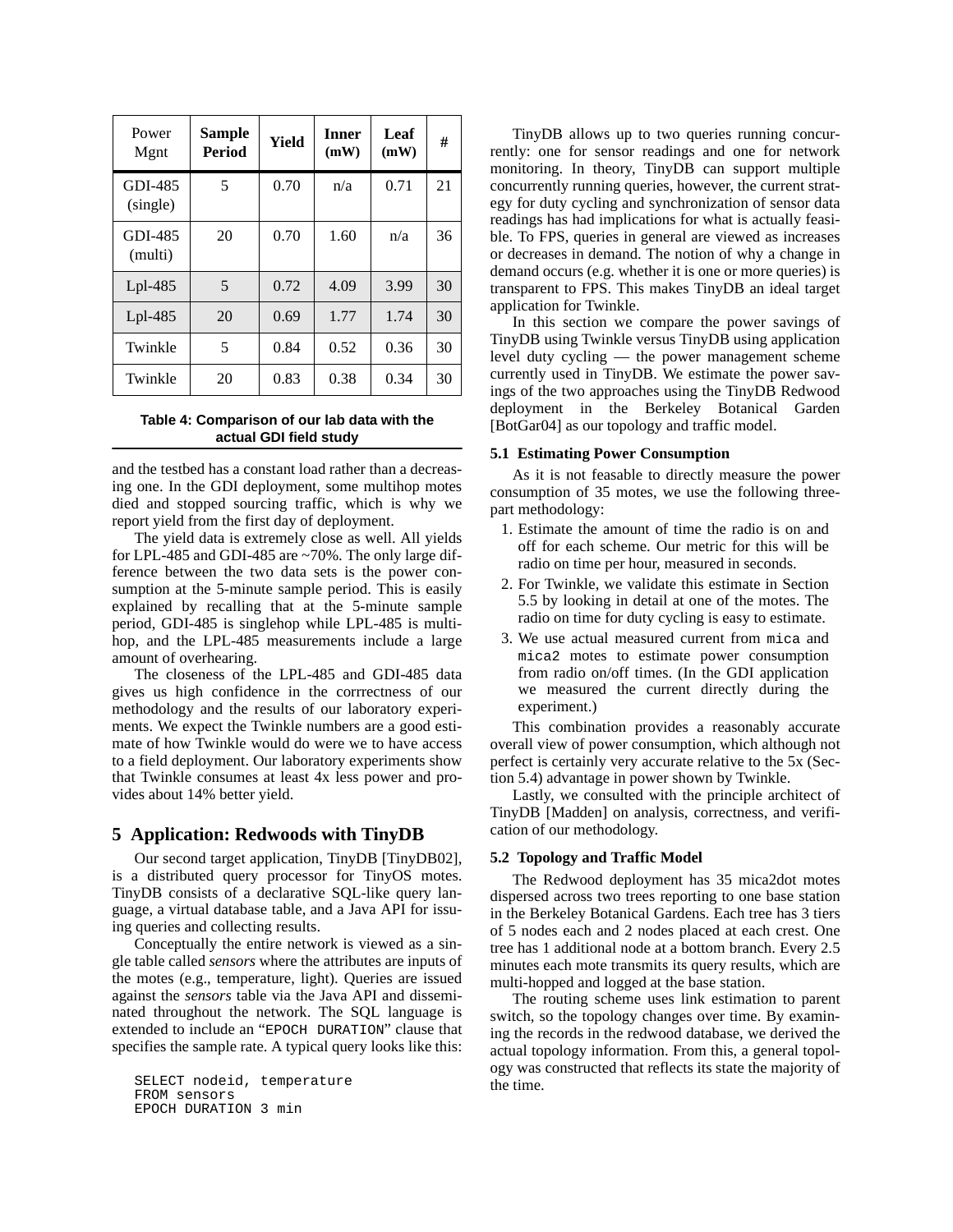Out of 35 nodes, generally 2/3 of the nodes are one hop from the base station and 1/3 of the nodes are two hops from the base station at any given time. We start by computing the radio on time per hour for the case with no power management:

# 60  $sec/min * 60 min/hour = 3600 sec/hour$ **No power management = 3600 sec/hour**

This number is the average amount of time each radio is on per hour for the whole deployment. We next estimate this metric for duty cycling followd by an estimate for FPS.

### **5.3 Duty Cycling**

In TinyDB duty cycling, the default power management scheme, all nodes wake up at the same time for a fixed waking period every EPOCH. During the waking period nodes exchange messages and take sensor readings. Outside the waking period the processor, radio, and sensors are powered down. Estimating the radio-on time is thus straightforward: all 35 nodes wake up at the same time every 2.5 minutes for 4 seconds and exchange messages. The sample rate is thus 24 samples per hour. Each node is on for 96 sec/hour.

# 24 samples/hour \* 4 sec/sample = 96 sec/hour **Duty Cycling = 96 sec/hour**

As expected, this approach is subject to very high packet losses due to the contention produced by exchanging packets at nearly the same time. A recent TinyDB empirical study [TASK05] shows high losses, between 43% and 50%, and high variance using duty cycling. Although we did not test it explicitly, there is no reason to expect the yield for Twinkle (or low-power listening) would deviate from the 80% shown in the previous section.

#### <span id="page-7-1"></span>**5.4 Twinkle**

Topology, time-slot duration, protocol traffic, and data traffic are factors in estimating the radio-on time for Twinkle. We will use the same topology as above for estimating the radio-on time of the 35 nodes. Time-slot duration and number of slots per cycle are configuration parameters in Twinkle. For this example, the time slot duration is 128 ms and there are 1172 slots per cycle, which is roughly 2.5 minutes. The advertising frequency is once per cycle.

[Figure 5](#page-7-2) depicts our subtree topology and traffic model. Solid lines represent data traffic (T/R) that is forwarded from the network to the base station every cycle. Dashed lines represent a Broadcast channel used for protocol traffic (B/RB). The Broadcast channel is used for TinyDB queries and network protocol messages.

Given the topology and traffic we can now calculate the radio-on time for each node. Node 0 is the base station



Figure 5: Topology and Traffic for Estimates

<span id="page-7-2"></span>and has no cost. There is an additional cost of 3 time slots per cycle to do an adaptive advertisement (A) once per cycle: one advertisement and 2 receive pending.

| Node           | T             | $\bf R$ | B | <b>RB</b> | Α             |
|----------------|---------------|---------|---|-----------|---------------|
|                |               | 0       |   |           | $\mathcal{L}$ |
| $\mathfrak{D}$ | $\mathcal{L}$ |         |   |           |               |
| 3              |               | 0       |   |           | 3             |

**Table 5: Traffic per Cycle (number of time slots)**

For each node the cost is 0.767 seconds per cycle:

```
5(T/R) + 4(B/RB) + 9(A)= 18 * 128ms= 2.3 sec/cycle per 3 nodes
= 0.767 sec/cycle (per node)
```
At 24 samples per hour, on average, each node is on 18.4 sec/hour:

```
24 samples/hour * 0.767 sec/cycle
= 18.4 sec/hour
```
#### **Twinkle = 18.4sec/hour**

This is a savings of 5.2x compared with the duty cycle approach and 196x compared with no power management. In addition, the radio-on time is actually overestimated. Transmit slots do not leave the radio on for the whole slot since they can stop once their message is sent; this is shown in detail in the next section.

### <span id="page-7-0"></span>**5.5 Twinkle Validation**

We implemented a prototype of TinyDB that uses Twinkle for radio power management. To validate our prototype, we ran the following experiment on three mica2dot motes and one mica2 mote as base station arranged in a topology shown in [Figure 5.](#page-7-2) We monitored intermediate Node 2 while it forwarded packets and sent advertisements once per cycle. There are 64 slots of 128 ms each per cycle. We instrumented TinyDB-Twinkle to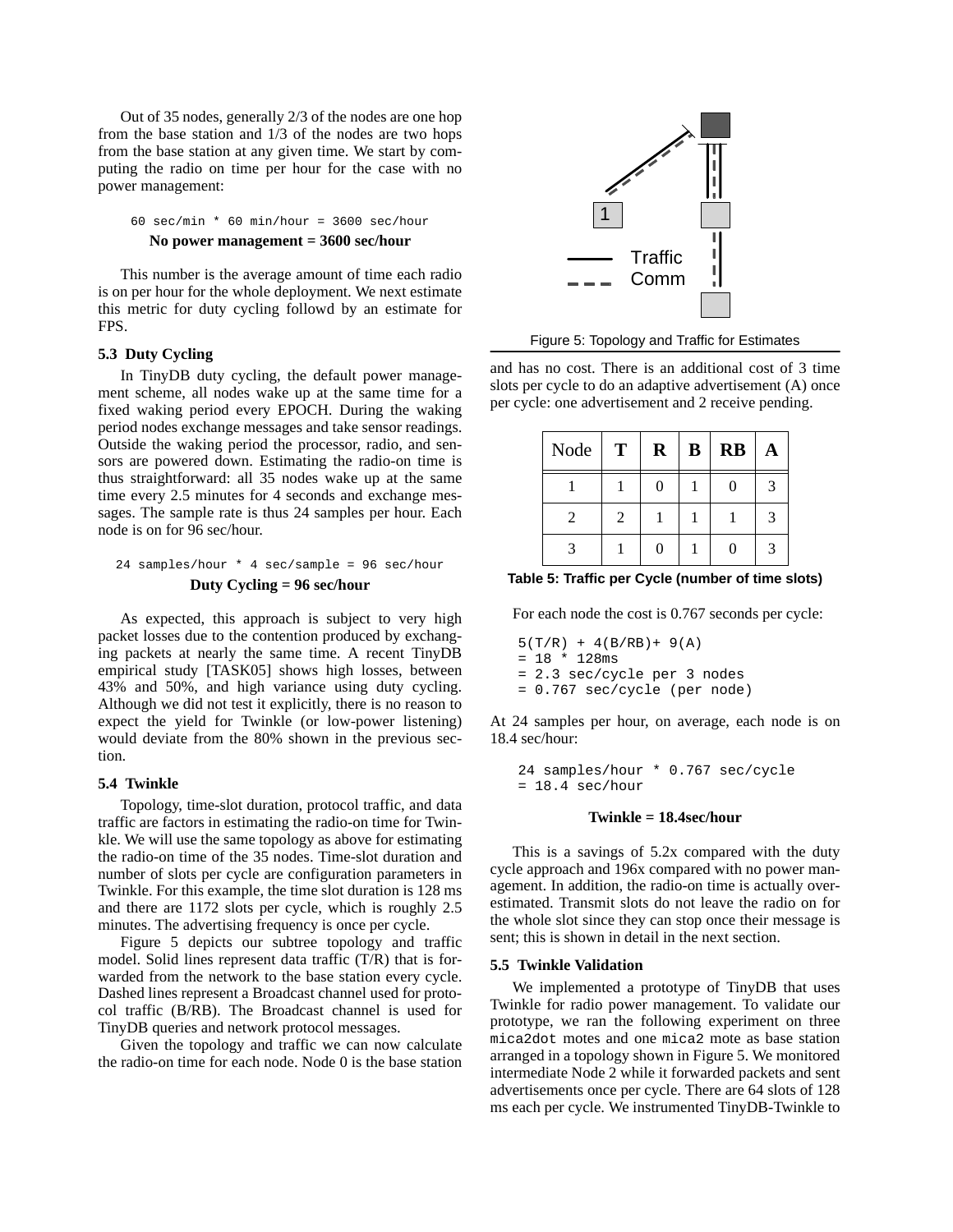

<span id="page-8-0"></span>Figure 6: A subsection of the validation experiment. The bottom graph shows the measured Twinkle state versus time and the slot number; this section shows about one cycle with 64 slots per cycle and 128ms slots. The top graph shows actual radio on/off times. Note that the radio is always off for Idle cycles and that for Transmit cycles the on time is just long enough to transmit the queued messages.

record the time of each call to turn the radio on and radio off, the beginning time of each time slot, and the state of each slot. From the TinyDB Java tool we issue the query:

```
SELECT nodeid
FROM sensors
EPOCH DURATION 8192 ms
```
The intermediate mote is connected to an Ethernet device, and the debug records are logged over the network to a file on the PC. The regular query results are multi-hopped to the base station and displayed by the Java tool.

In this experiment, we expect to have 1 advertisement, 2 receive pending slots, 3 transmit slots (one is a broadcast), 2 receive slots, and 56 idle slots per 64-slot cycle. We validated both the use of slots and the radio on/off times:

| Metric                  | <b>Slots</b> | Idle % |
|-------------------------|--------------|--------|
| Predicted Idle Slots    | 56/64        | 89.1%  |
| Measured Idle Slots     | 56/64        | 89.1%  |
| Measured Radio Off Time |              | 91%    |

Note that the radio off time is higher than the percentage of idle slots because Transmit slots turn the radio off early — as soon as their messages have been sent.

[Figure 6](#page-8-0) shows a subsection of the validation experiment. The bottom graph shows the measured Twinkle state versus time and the slot number; this section shows the active portion of a cycle (slots not shown are idle). The top graph shows actual radio on/off times (milliseconds). Note that the radio is always off for Idle slots and that for Transmit slots the on time is just long enough to transmit the queued messages. In this experiment, the time slot duration is 128 ms, there are 64 slots per cycle, and the advertising frequency is once per cycle. This cut shows two adaptive advertising slots, which is fine given that they are actually in two different cycles.

This experiment validates our methodology and shows that the power estimate for Twinkle in the previ-

| Mote  | <b>Asleep</b> | <b>CPU</b> | $CPU+Radio$ |
|-------|---------------|------------|-------------|
| Mica1 | 0.01          | ).4        |             |
| Mica2 | 0.03          | 3.9        | 20          |

**Table 6: Power Consumption of Motes (mA)**

<span id="page-8-1"></span>

| <b>Scheme</b> | <b>Radio On Time</b> | <b>Ratio</b> |  |
|---------------|----------------------|--------------|--|
| None          | 3600                 | 196          |  |
| Duty Cycling  | 96                   | 5.2          |  |
| Twinkle       | 18.4                 |              |  |

|  | Table 7: On Times (seconds per hour) |
|--|--------------------------------------|
|--|--------------------------------------|

<span id="page-8-2"></span>ous section is actually conservative (since we count all of the Transmit slot time).

#### **5.6 Power Savings**

Finally, given the validated radio on times, we can estimate the power savings. First, however we need to know the current draw for a mote depending on whether or not the radio is on, and/or the CPU is on. We obtained the results shown in [Table 6](#page-8-1) via an oscilloscope tracing the motes during our experiments. $2$  Given these current draws, we estimate power consumption as:

```
Power (mAh) = (On time)*(On draw)
             + (Off time)*(Off draw)
```
Using this equation and the radio-on times summarized in [Table 7,](#page-8-2) we estimate the power consumption in [Fig](#page-9-1)[ure 7](#page-9-1).

In all cases, both Duty Cycling and Twinkle perform substantially better (lower power) than no power management, so we focus on the difference between Twinkle and Duty Cycling.

The biggest issue for estimating the power savings is whether or not the CPU is asleep when the radio is off. Neither system needs the CPU per se during idle times, but some sensors may require CPU power. Thus we

<sup>2:</sup> Mica2 radio power varies from 7.4 to 15.8 mA depending on transmit power, plus 7.8 mA for the *active* CPU draw for a total of 15.2 to 23.6 mA. We use 20mA as an overall estimate.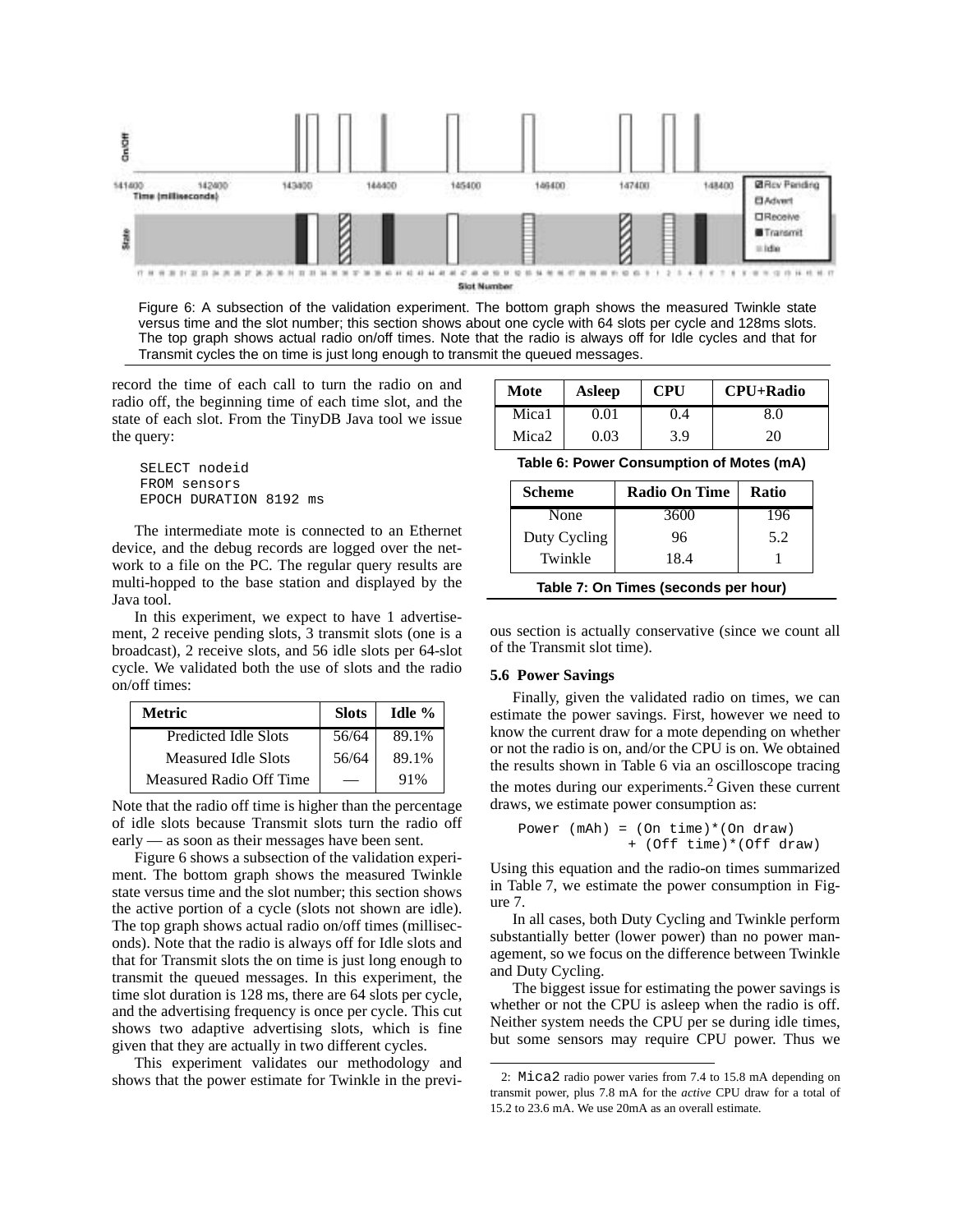

<span id="page-9-1"></span>Figure 7: Estimating power savings for two families of motes (Mica1, top, and Mica2, bottom), with the CPU on or asleep when the radio is off. Each vertical axis has a different scale, and in all cases the "No power savings" column goes off the top (with the value shown). Light gray is the off power consumed (per hour), while dark gray is the on power.

expect for both the mica1 and mica2 the "CPU asleep" numbers are more realistic and we will quote these in our overall conclusions. However, we include the "CPU on" case for completeness. Note that even for cases where the CPU is needed for sensor sampling, the "CPU asleep" graph is more accurate, since the CPU would be asleep most of the time.

For the CPU on case, Twinkle outperforms Duty Cycling by 37% on the mica1 and 8% on the mica2, which has a higher CPU current draw. Compared to no power management, the advantage for Twinkle is 18X and 5X respectively.

For the more realistic "CPU asleep" case, i.e. the CPU is asleep during Idle slots, Twinkle outperforms Duty Cycling by  $4.4X$  on the Mica1 and  $4.3X$  on the Mica2. Note that this is consistent with the 5.2X reduction in radio on time. Compared to no power management, the advantage for Twinkle is 160X and 150X respectively.

Thus to summarize, for the TinyDB application with the Redwood study workload, we see a power savings of about 4.3X over Duty Cycling and 150X over no power management.

# <span id="page-9-0"></span>**6 Discussion**

In this section, we cover some of the details of Twinkle, including the key elements to support real applications.

#### **6.1 Partial Flows and Broadcast**

Twinkle proposes a new reservation type called *partial flows*. A partial flow is one that terminates at some node other than the root, i.e. the reservation is not from source to sink. Partial flows can be used to support various operations such as data aggregation, data compression, and query dissemination.

A broadcast channel is an instance of a partial flow. In Twinkle, upon joining the network, each node acquires at least one partial flow reservation that terminates at its parent. This is called the Comm channel and is used by the node as a broadcast channel for sending synchronization packets and forwarding messages injected from the base station. Twinkle protocol messages always include the slot number of the Comm channel. In this way, children nodes know in which slot to listen for broadcasts from their parent.

Twinkle maintains two forwarding queues: one for forwarding commands away from the base station and one for forwarding packets toward the base station. When a node receives a command message it invokes the appropriate command handler and places the message on the command queue for forwarding. The Comm channel is shared; both injected commands and synchronization packets use the same channel. The convention is if there is a command to be forwarded that is sent first followed by the time sync packet.

```
if current slot == Comm slot
   if command in command queue
     broadcast command message
   endif
   broadcast sync packet
endif
```
The GDI application in Section 4 used the Comm channel for time sync packets and injecting commands to start and stop the experiments. The TinyDB application in Section 5 used the Comm channel for time sync packet and injecting TinyDB queries.

#### **6.2 Time Synchronization**

The FPS protocol itself only requires coarse synchronization of time slots. Many applications, however, require a notion of global time to correlate sensor readings or debugging information. Others require precise time synchronization for their tracking and localization algorithms. Therefore we have added support for time synchronization in Twinkle.

We chose to integrate the Flooding Time Synchronization Protocol (FTSP) [Maro04] with Twinkle. The FTSP approach combines MAC layer timestamping with skew compensation. In collaboration with the FTSP developers we added two interfaces to FTSP: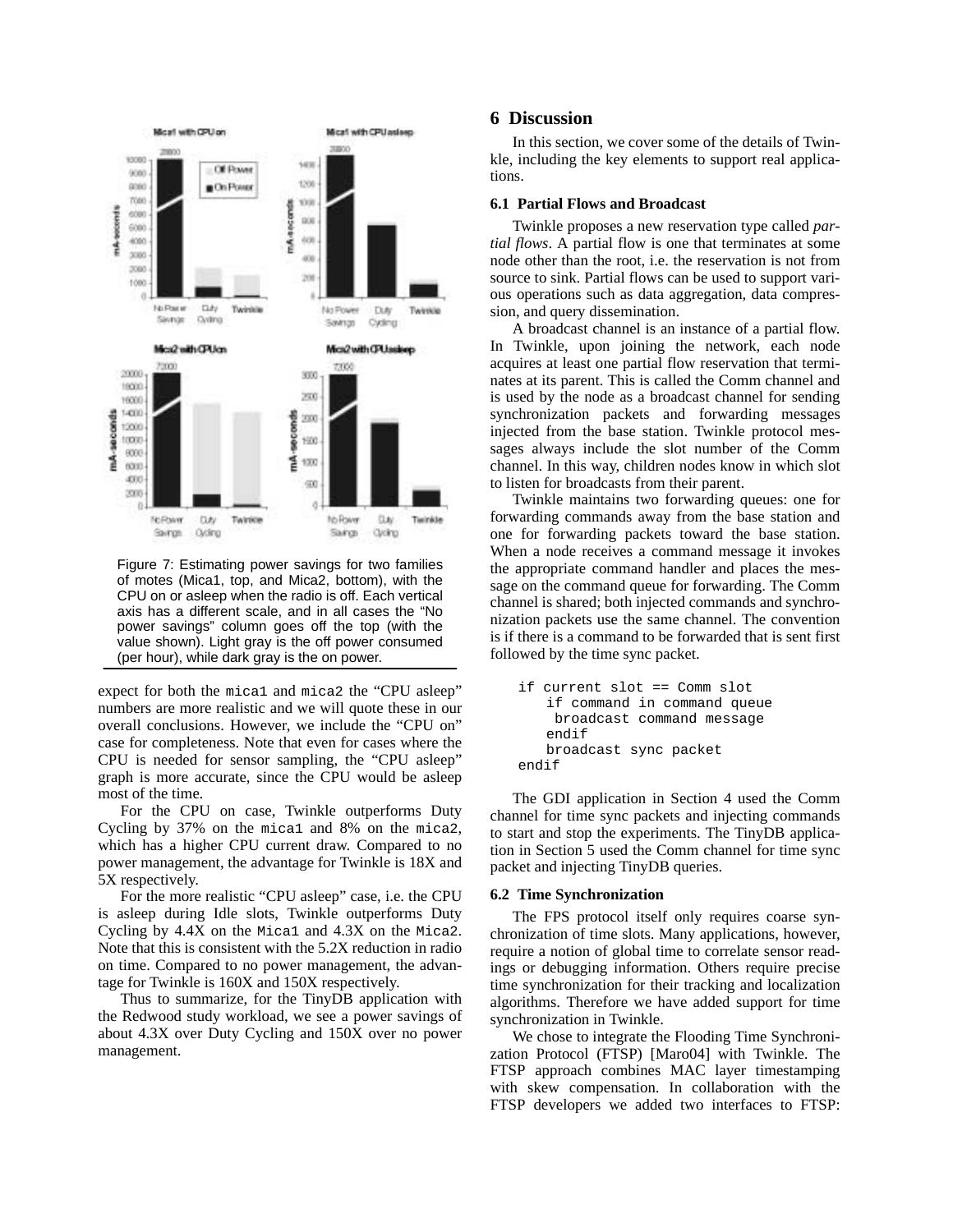

<span id="page-10-1"></span>TimeSyncMode and TimeSyncNotify. TimeSync-Mode allows Twinkle to explicitly schedule time sync messages. TimeSyncNotify allows Twinkle to know when time sync messages have been sent and received by FTSP. Twinkle schedules time sync messages during the Comm channel as discussed in the previous section.

We found FTSP worked very well with Twinkle. For mica2dot and mica2, FTSP yields a 1 microsecond per hop accuracy in a connected multihop network. The FTSP time stamping alone has an average error of 25 microseconds with a maximum error of 50 microseconds.

#### **6.3 Latency Optimizations**

Any scheduling scheme will impose larger per hop latencies than those that store and immediately forward. If scheduling is done per slot per cycle, as in FPS, then assuming messages are forwarded in FIFO order, it can take up to the time of an entire cycle to forward a packet to the next hop. If cycles are very large, then this may impose too much latency for some applications.

Twinkle improves on per hop latency by proposing two scheduling optimizations;

- 1. Reservation Windows
- 2. Fractional Flows

#### **6.3.1 Reservation Windows**

We observe that FPS employs *receiver initiated scheduling*. That is to say the selection and assignment of reservations slots is always made from the perspective of the receiving (route-through) node. We outline the steps to make a reservation below.

- 1. Parent selects an idle slot and advertises the slot.
- 2. Child hears the advertisements and sends a request for the slot.
- 3. Parent receives the request and sends an acknowledgement.

Here the parent node is the route-through node, closest to the base station. In Step 1, FPS selects an idle slot at random from its entire cycle of slots. As a latency

the protocol. Instead of selecting the slot from the entire cycle, Twinkle selects the slot from a subset called *reservation window*.

Given a cycle length of size m, the reservation window is a sliding window whose size is w where  $w \le m$ . The window begins w slots *prior to the last transmit slot* that the parent node reserved with its parent (the grandparent). In this way, using only local information, the slot being advertised to the child is always within w of the slot where it will be forwarded - putting an upper bound on the per hop latency of the network.

Other than  $w \leq m$ , Twinkle does not restrict the value of w or whether it should be a fixed global value or an adaptive local value. For example, Twinkle might be extended to support some types of soft Quality of Service requirements by including the value of w in protocol messages.

[Figure 8](#page-10-1) shows 3 cycles of the schedule of a parent node that is scheduling some route-through traffic. Here the reservation window  $w = 4$ . In Cycle 0, the last *transmit* slot was scheduled at slot 5, and since w = 4, the next *receive* slot will be selected from between slots 1 and 4 in Cycle 1.

#### **6.3.2 Fractional Flows**

Fractional flows are a simple but useful optimization. Instead of giving a node one slot every cycle, a node may instead use the slot once every k cycles, which allows for very infrequent slots without the need for long cycles.

Conversely, this is also a latency optimization. An application designer can reduce latency by decreasing the cycle time, since this will reduce the delays in a multihop network. Without fractional flows, such a decrease implies an increase in power, since a node is sending more often. With fractional flows, the designer can changes some nodes to fractional slots to maintain a consistent power profile as the cycle time decreases. Combined with reservation windows, which coordinate the schedule, fractional flows allow fine-grain control over the tradeoff between latency and power savings.

# <span id="page-10-0"></span>**7 Related Work**

Power consumption is an important issue in wireless sensor networks. Energy optimizations must be considered throughout all layers of the hardware and software architecture. Energy issues for sensor networks are explored in [Dohe01,Pott00,Ragh02]. These works make clear that communication is the most costly task in terms of energy on the wireless node.

Many researchers are investigating software solutions to reduce communication costs. There is ongoing research in the areas of energy efficient channel access, routing, topology management, and in-network processing.

We based Twinkle on our previous FPS work at Berkeley [Hohlt04]. We made many changes to support real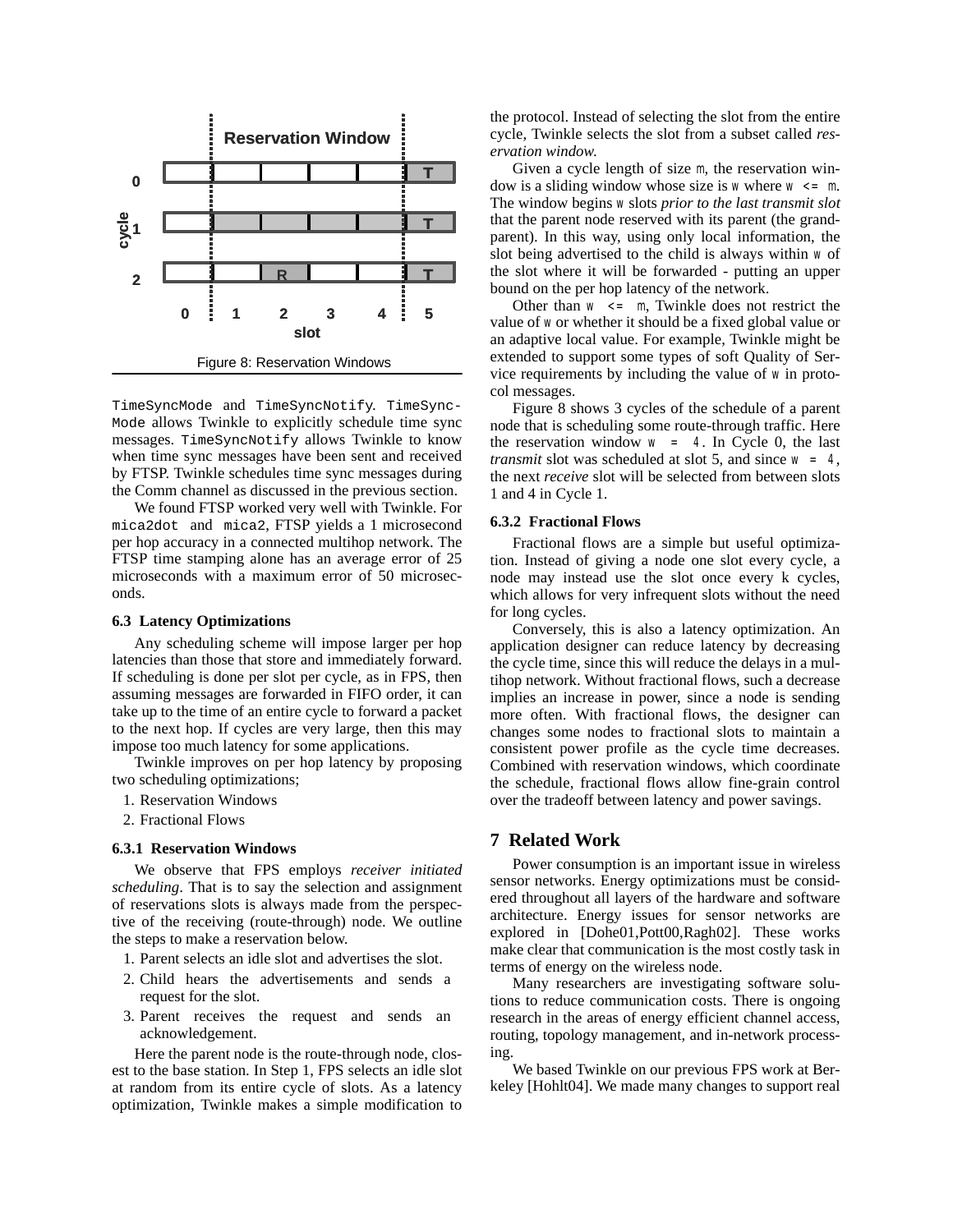application, the largest of which are discussed in Section 6 (and Section 2).

In the area of energy-efficient MAC layers, there are two broad classes of approaches: contention based [Pamas98,SMAC02,Dam03] and TDMA based [Sohr99,Aris02,Conn03]. PAMAS [Pamas98] enhances the MACA protocol with the addition of a signaling channel. It powers down the radio when it hears transmissions over the data channel or receptions over the signaling channel. S-MAC [SMAC02] incorporates periodic listen/ sleep cycles of fixed sizes similar to 802.11 PS mode. In order to communicate, neighboring nodes periodically exchange their listen schedules. In the listen phase nodes transmit RTS/CTS packets and in the sleep phase nodes either transmit data or sleep if there is no data to send. T-MAC [Dam03] is a variation on S-MAC. Instead of using a fixed listen window size, it transmits all messages in bursts of variable length, and sleeps between bursts.

Although Twinkle is not a MAC protocol, we draw our inspiration from the TDMA-based energy-aware solutions. TDMA based protocols have natural idle times built into their schedules where the radio can be powered down. Additionally they do not have to keep the radio on to detect contention and avoid collisions. Centralized energy management [Aris02] uses cluster-heads to manage CPU and radio consumption within a cluster. Centralized solutions usually do not scale well because inter-cluster communication and interference is hard to manage. Self organization [Sohr99] is non-hierarchical and avoids clusters altogether. It has a notion of super frames similar to TDMA frames for time schedules and requires a radio with multiple frequencies. It assumes a stationary network and generates static schedules. This scheme has less than optimal bandwidth allocation. Slot reservations can only be used by the node that has the reservation. Other nodes cannot reuse the slot reservation.

ReOrgReSync[Conn03] uses a combination of topology management (ReOrg) and channel access (ReSync) and relies on a backbone for connectivity. Relay Organization is a topology management protocol which systematically shifts the network's routing burden to energy-rich nodes (wall powered and battery powered nodes). Relay Synchronization (ReSync), is a TDMA-like protocol that divides time into epochs. Nodes periodically broadcast small intent messages at a fixed time which indicate when they will send the next data message. All neighbors listen during each others intent message times. It assumes a low data rate and only one message per epoch can be sent.

Energy-efficient routing in wireless ad-hoc networks has been explored by many authors, [Roye99,Yu01,Karp00,Haas02] for examples. Topology management approaches exploit redundancy to conserve energy in high-density networks. Redundant nodes from a routing perspective are detected and deactivated. Examples of these approaches are GAF [GAF01] and SPAN [SPAN01]. Our approach does not seek to find minimum routes or redundancy.

These protocols are designed for systems that require much more general communication throughout the network.

### <span id="page-11-0"></span>**8 Conclusions**

We demonstrated that Twinkle can save 2-5x of the power consumption for real applications that already use power management of some kind. We saw a 2-4x improvement for the GDI application, and about 4x for the TinyDB Redwoods deployment. We also covered several important enhancements to the idea of networklayer power scheduling to make it a realistic alternative for real deployments, including integration of time sync, support for broadcast and aggregation, and latency optimizations.

#### **References**

- [Aris02] K.A. Arisha, M.A. Youssef, M.F. Younis, "Energy-aware TDMA based MAC for sensor networks," IEEE IMPACCT 2002, New York City, NY, USA, May 2002.
- [Asad98] G. Asada, M. Dong, T. S. Lin, F. Newberg, G. Pottie, W. J. Kaiser, H. O. Marcy, "Wireless integrated network sensors: low power systems on a chip," ESSCIRC '98. Proceedings of the 24th European Solid-State Circuits Conference, The Hague, Netherlands, September 1998.
- [Atmel] Atmel Corporation: AVR 8-bit RISC processor. http:// www.atmel.com/atmel/products/AVR.
- [Span01] B. Chen, K. Jamieson, H. Balakrishnan, and R. Morris, "Span: an energy-efficient coordination algorithm for topology maintenance in ad hoc wireless networks," MobiCom 2001, Rome Italy, July 2001.
- [Conn01] W.S. Conner, L. Krishnamurthy, and R. Want, "Making everyday life a little easier using dense sensor networks," Proceeding of ACM Ubicomp 2001, Atlanta, GA, Oct. 2001.
- [Conn03] W.S. Conner, J.Chhabra, M. Yarvis, L.Krishnamurthy, "Experimental Evaluation of Topology Control and Synchronization for In-building Sensor Network Applications," ACM Workshop on Wireless Sensor Networks and Applications, September 2003.
- [XBow] Crossbow Technology Inc.: http://www.xbow.com/Products/ Wireless\_Sensor\_networks.htm.
- [Dam03] T.van Dam, K. Langendoen, "An Adaptive Energy-Efficient MAC Protocol for Wireless Sensor Networks," SENSYS 2003, Los Angeles, CA, USA, November 2003.
- [DigSun] Digital Sun, Inc.: http://digitalsun.com
- [Dohe01] L. Doherty, B.A. Warneke, B.E. Boser, K.S.J. Pister, "Energy and Performance Considerations for Smart Dust," International Journal of Parallel Distributed Systems and Networks, Volume 4, Number 3, 2001, pp. 121-133.
- [RBS02] J. Elson, L. Girod and D. Estrin, "Fine-grained network time synchronization using reference broadcasts," OSDI 2002, Boston, MA, USA, December 2002.
- [Gane03] S.Ganeriwal, R.Kumar, M.B.Srivastava, "Timing-sync Protocol for Sensor Networks," SensSys 2003, Los Angeles, CA, USA, November 2003.
- [nesC03] D. Gay, P. Levis, R. von Behren, M. Welsh, E. Brewer, and C. Culler, "The nesC Language: A Holistic Approach to Networked Embedded Systems," Programming Language Design and Implementation, San Diego, CA, USA, June 2003.
- [Haas02] Z. Haas, J. Halpern, and L. Li, "Gossip-based ad-hoc routing," IEEE INFOCOM 2002, New York, NY, USA, June 2002.